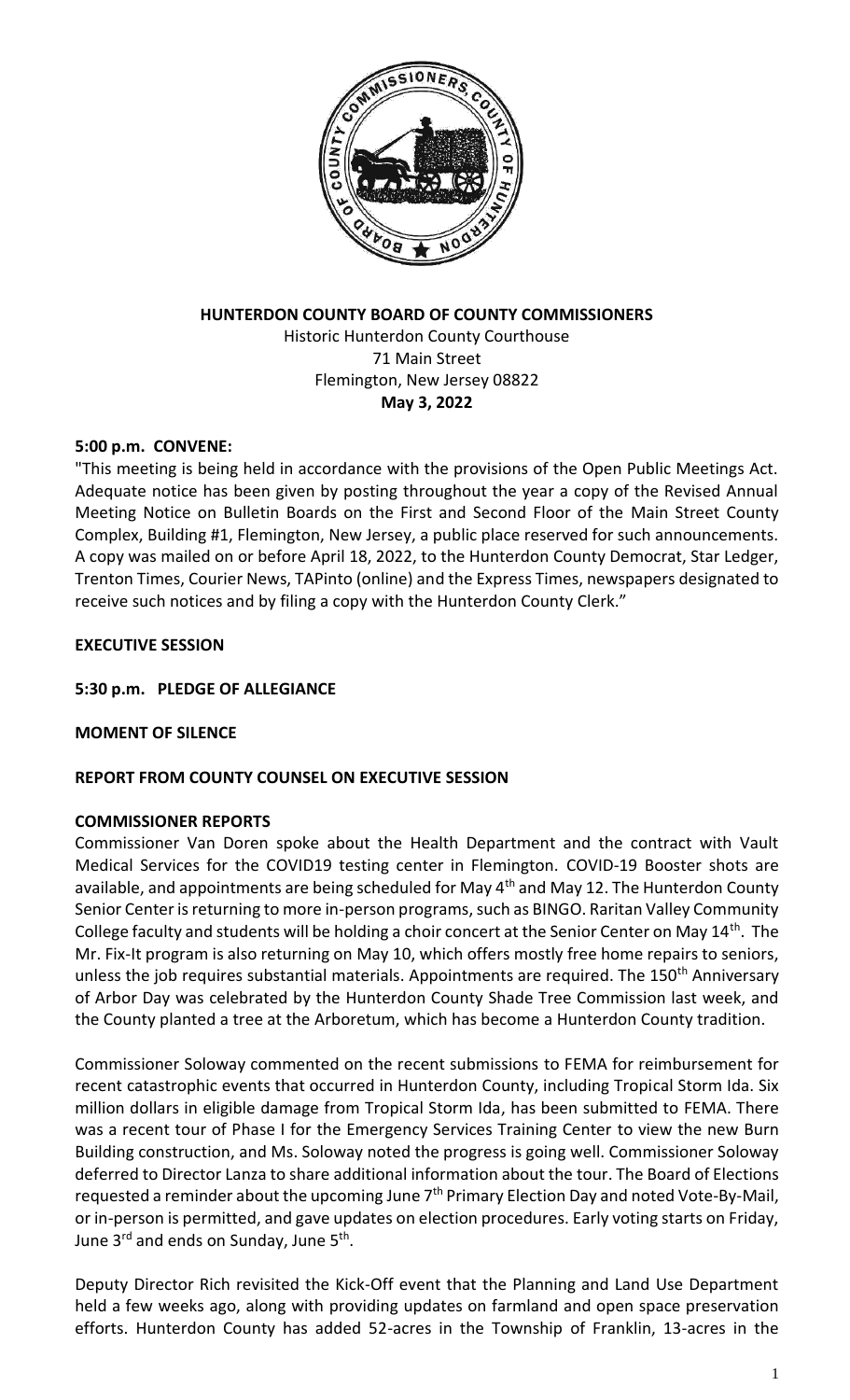Township of Franklin, 18-acres in the Township of Holland, 97-acres in the Township of Bethlehem, and 75-acres in Tewksbury, which makes this five properties since the end of 2021.

Director Lanza reported on the Lambertville Tour that Governor Murphy held today, May 3<sup>rd</sup>. Director Lanza commented on flood damage that the City of Lambertville experienced after Tropical Storm Ida along with overall flooding vulnerabilities in the Lambertville as a whole. Mr. Lanza noted that Governor Murphy suggested a couple of ways on how this can be addressed and noted that additional help will be forthcoming on this matter. Director Lanza noted that construction of the new Burn Building at the Emergency Services Training Center is moving in the right direction. Director Lanza expected even greater progress will be made given the improving weather. Director Lanza reported that JCP&L recently completed its power transmission work at the site as well. Director Lanza reported on St. Baldrick's Foundation and their upcoming fundraiser in September. There is a new event as well in Clinton Township to help support childhood cancer, and Director Lanza explained how the donations will be used from that fundraising effort.

Before Director Lanza moved to the proclamation section of the agenda, he called upon Ms. Lesley Gabel from Prevention Resources to come before the Board and provide an update from Prevention Resources. Ms. Lesley Gabel asked the Board to consider placing NARCAN in public buildings adjacent to AED devices to help prevent overdose deaths. Director Lanza said that the Board will place this request on a future agenda for consideration.

# **See Page 05/03/2022-2A PROCLAMATION PROCLAMATIONS/RECOGNITION**

PROCLAMATION 2022-26 – ADOPTED, Recognizing Thomas DeLise, Gene Budsock, Liam Miller, Maxwell Chuo, and Jonathan Kocsis of Boy Scout Troop 119, on achieving the designation of Eagle Scout.

**MOVED**: Ms. Soloway **SECONDED**: Mr. Rich **ROLL CALL (AYES)**: Ms. Soloway, Mr. Rich, Mr. Van Doren, Mr. Lanza

# **See Page 05/03/2022-2B PROCLAMATION**

PROCLAMATION 2022-27 – ADOPTED, Recognizing the 50th Anniversary of the Hunterdon County Division of Senior, Disabilities, and Veteran's Services. **MOVED**: Mr. Van Doren **SECONDED**: Ms. Soloway **ROLL CALL (AYES)**: Mr. Van Doren, Ms. Soloway, Mr. Rich, Mr. Lanza

# **PUBLIC COMMENT, Limited to 2 minutes per person. (Comments exceeding 2 minutes will be entertained later in the agenda)**

Ms. Kandi Kaczetow, Raritan Township – brought to the Boards attention issues that she has been experiencing with obtaining transportation to out-of-county dental appointments in Newark, NJ. Ms. Kaczetow believes that there more should be done by the Department of Human Services to assist her with transportation to Newark, NJ to seek out dental care services.

Mr. Michael Darcy, Clinton Township – reported that past issues with the Transfer Station and litter on Petticoat Lane are being addressed by Waste Management. Mr. Darcy wanted to thank the Board for their time, help, and efforts to help assist with his request. Mr. Darcy thanked Director Lanza and Deputy Director Rich for their assistance in the matter and he also complimented Waste Management's timeliness with dealing with problems that he recently raised.

Ms. Hope Campbell, Raritan Township – suggested that Commissioner meetings have a telephone call-in option or be live streamed especially in light of the budget adoption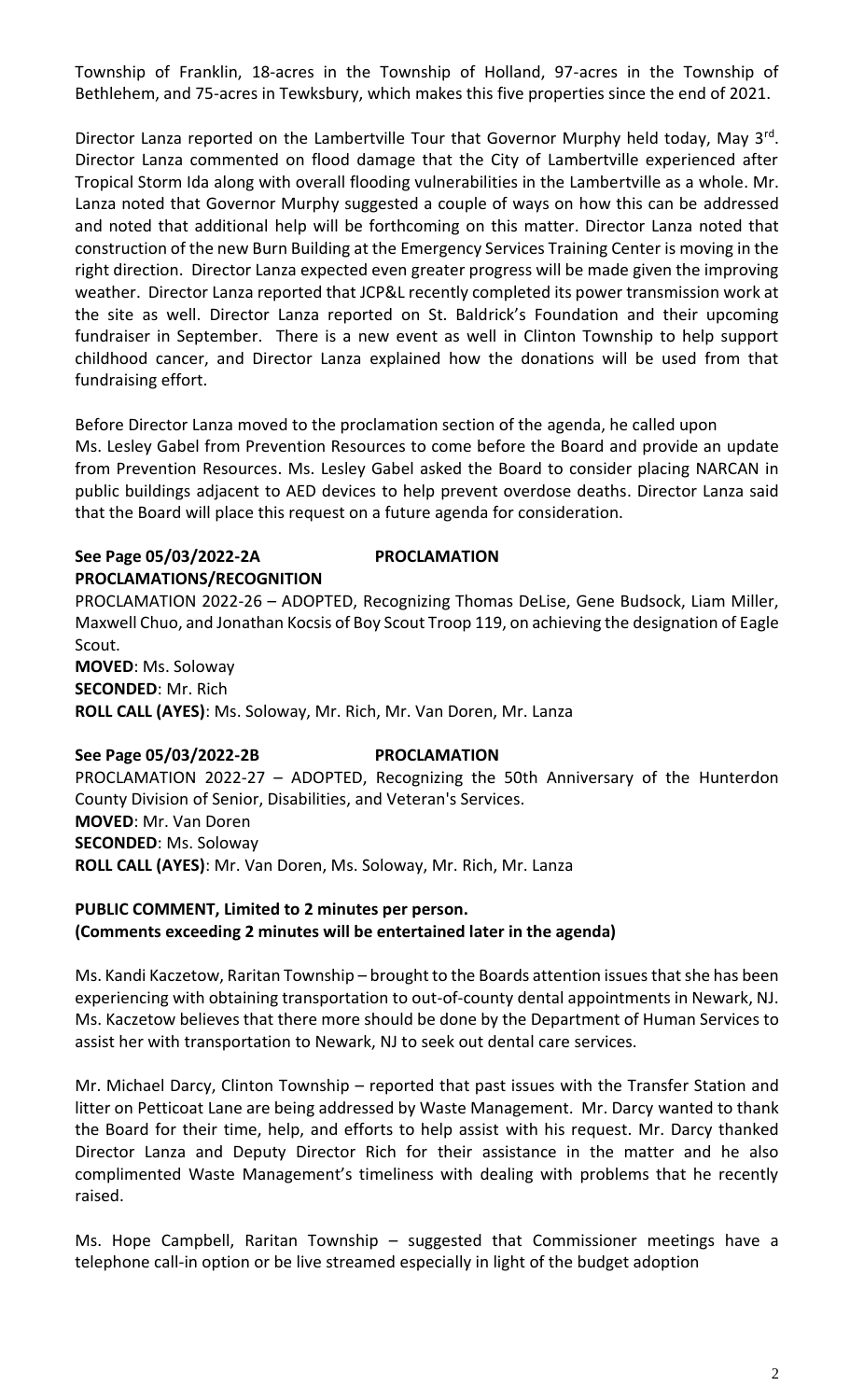### **ECONOMIC DEVELOPMENT & TOURISM**

**See Page 05/03/2022-3A RESOLUTION** RESOLUTION 2022-311 – RESOLVED, Establishing "Explore Hunterdon: Rediscover Hunterdon's Communities" Grant Program. **MOVED**: Ms. Soloway **SECONDED**: Mr. Rich **ROLL CALL (AYES)**: Ms. Soloway, Mr. Rich, Mr. Van Doren, Mr. Lanza

Commissioner Soloway expressed her support of the tourism and branding efforts.

## **CONTINUATION OF PUBLIC HEARING ON TIPPING FEES FOR MUNICIPAL SOLID WASTE AT THE COUNTY TRANSFER STATION**

**MOVED**: Mr. Rich **SECONDED**: Mr. Van Doren Carried by voice vote.

Hearing no public remarks, Director Lanza asked that the continuation of the public hearing on tipping fees for the Transfer Station be moved to the June  $7<sup>th</sup>$  Commissioner meeting.

Mr. Lanza noted that the County received some financial information related to Waste Management's request to increase tipping fees which required additional analysis by the County and that info would be reviewed at the June 7<sup>th</sup> meeting.

Mr. Lanza asked for a motion to close the public hearing given no additional public comment: **MOVED**: Mr. Van Doren **SECONDED**: Mr. Rich Carried by voice vote.

The Board agreed carry RESOLUTION 2022-312, to the June 7<sup>th</sup> Commissioner Meeting for further consideration. RESOLUTION 2022-312 – Consideration of the application from Waste Management for an increase to tipping fees for Municipal Solid Waste at the Hunterdon County Transfer Station. **MOVED**: Mr. Van Doren **SECONDED**: Mr. Rich **ROLL CALL (AYES)**: Mr. Van Doren, Mr. Rich, Ms. Soloway, Mr. Lanza

### **GRANTS, Michael Franchini, Assistant to the CFO**

### **See Page 05/03/2022-3B RESOLUTION**

RESOLUTION 2022-313 – RESOLVED, Authorizing the Commissioner Director to sign and accept on behalf of the County, a Stop Violence Against Women Act (VAWA) grant subaward, for the Hunterdon County Victim Witness Assistance Victim Services Project, with the New Jersey Department of Law and Public Safety, Division of Criminal Justice, Office of the Attorney General, in the amount of \$10,309.00 (County Match \$5,506.00), for the period of July 1, 2022 through June 30, 2023, for the office of the Hunterdon County Prosecutor. **MOVED**: Ms. Soloway

**SECONDED**: Mr. Rich

**ROLL CALL (AYES)**: Ms. Soloway, Mr. Rich, Mr. Van Doren, Mr. Lanza

### **See Page 05/03/2022-3C RESOLUTION**

RESOLUTION 2022-314 – RESOLVED, Authorizing the Director of the Board of County Commissioners to enter into a grant agreement with the Department of Military and Veterans Affairs, on behalf of the County, to provide transportation services to Hunterdon County veterans through The LINK transportation system in the amount of \$15,000.00 for the period of July 1, 2022, through June 30, 2023. **MOVED**: Mr. Rich **SECONDED**: Ms. Soloway **ROLL CALL (AYES)**: Mr. Rich, Ms. Soloway, Mr. Van Doren, Mr. Lanza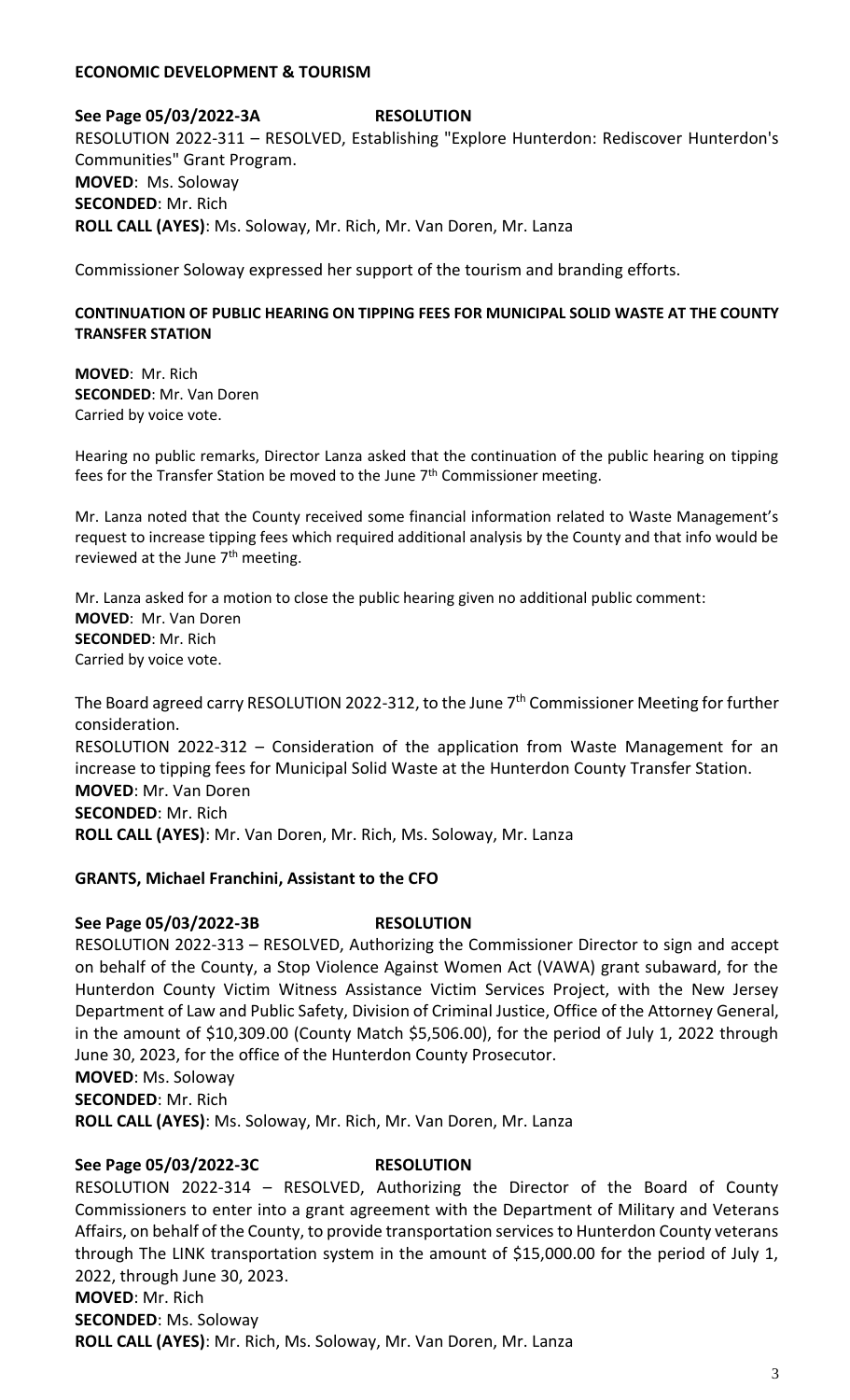## **See Page 05/03/2022-4A RESOLUTION**

RESOLUTION 2022-315 – RESOLVED, Accepting an amended grant award from the Juvenile Justice Commission, in the total program amount of \$283,709.00 (\$132,544.00 in State/Community Partnership (SCP) Program Service Funds SCP-22-PS-10, \$55,550.00 in SCP Program Management Funds SCP-22-PM-10 and \$95,615.00 in Family Court Services Funds FC-22-10), for the period of January 1, 2022, through December 31, 2022, for the purpose of community-based sanctions and services for juveniles provided through the Hunterdon County Youth Services Commission.

**MOVED**: Mr. Van Doren **SECONDED**: Ms. Soloway **ROLL CALL (AYES)**: Mr. Van Doren, Ms. Soloway, Mr. Rich, Mr. Lanza

## **See Page 05/03/2022-4B RESOLUTION**

RESOLUTION 2022-316 – RESOLVED, Authorizing the Commissioner Director to execute all necessary documents on behalf of the County, to apply for the DMHAS Youth Leadership grant, through the Governor's Council on Alcoholism and Drug Abuse, in the about of \$10,730.00, for the purposes of supporting additional municipal alliance programming, for the period of July 1, 2022, through March 14, 2023.

**MOVED**: Mr. Rich

**SECONDED**: Mr. Van Doren

**ROLL CALL (AYES)**: Mr. Rich, Mr. Van Doren, Ms. Soloway, Mr. Lanza

# **PURCHASING, Ray Rule, QPA**

## **See Page 05/03/2022-4C RESOLUTION**

RESOLUTION 2022-317 – RESOLVED, Authorizing the award of County Bid #2022-04, to E-Z-GO, Division of Textron, Inc., for the leasing and maintenance of golf carts for Heron Glen Golf Course, in an amount not to exceed \$106,787.52 annually, for a period of five years. **MOVED**: Mr. Rich **SECONDED**: Mr. Van Doren **ROLL CALL (AYES)**: Mr. Rich, Mr. Van Doren, Ms. Soloway, Mr. Lanza

## **See Page 05/03/2022-4D RESOLUTION**

RESOLUTION 2022-318 – RESOLVED, Approving a Professional Services Contract with Charles Nechtem Associates, Inc., for providing employee assistance program services for Hunterdon County employees, in an amount not to exceed \$20,000.00, for a twelve-month period. **MOVED**: Mr. Van Doren **SECONDED**: Ms. Soloway **ROLL CALL (AYES)**: Mr. Van Doren, Ms. Soloway, Mr. Rich, Mr. Lanza

## **See Page 05/03/2022-4E RESOLUTION**

RESOLUTION 2022-319 – RESOLVED, Approving requisition #R2-02736 with Electronic Service Solutions, for microwave link for the Department of Public Safety, Division of Communications, to establish a public safety grade point, in an amount not to exceed \$92,990.30. **MOVED**: Ms. Soloway **SECONDED**: Mr. Rich **ROLL CALL (AYES)**: Ms. Soloway, Mr. Rich, Mr. Van Doren, Mr. Lanza

### **See Page 05/03/2022-4F RESOLUTION**

RESOLUTION 2022-320 – RESOLVED, Approving a Professional Services Contract with Pennoni Associates, Inc., for professional engineering consulting services for work at the Hunterdon County Transfer Station, in an amount not to exceed \$69,800.00. **MOVED**: Mr. Van Doren **SECONDED**: Mr. Lanza **ROLL CALL (AYES)**: Mr. Van Doren, Mr. Lanza, Ms. Soloway **ABSTAIN**: Mr. Rich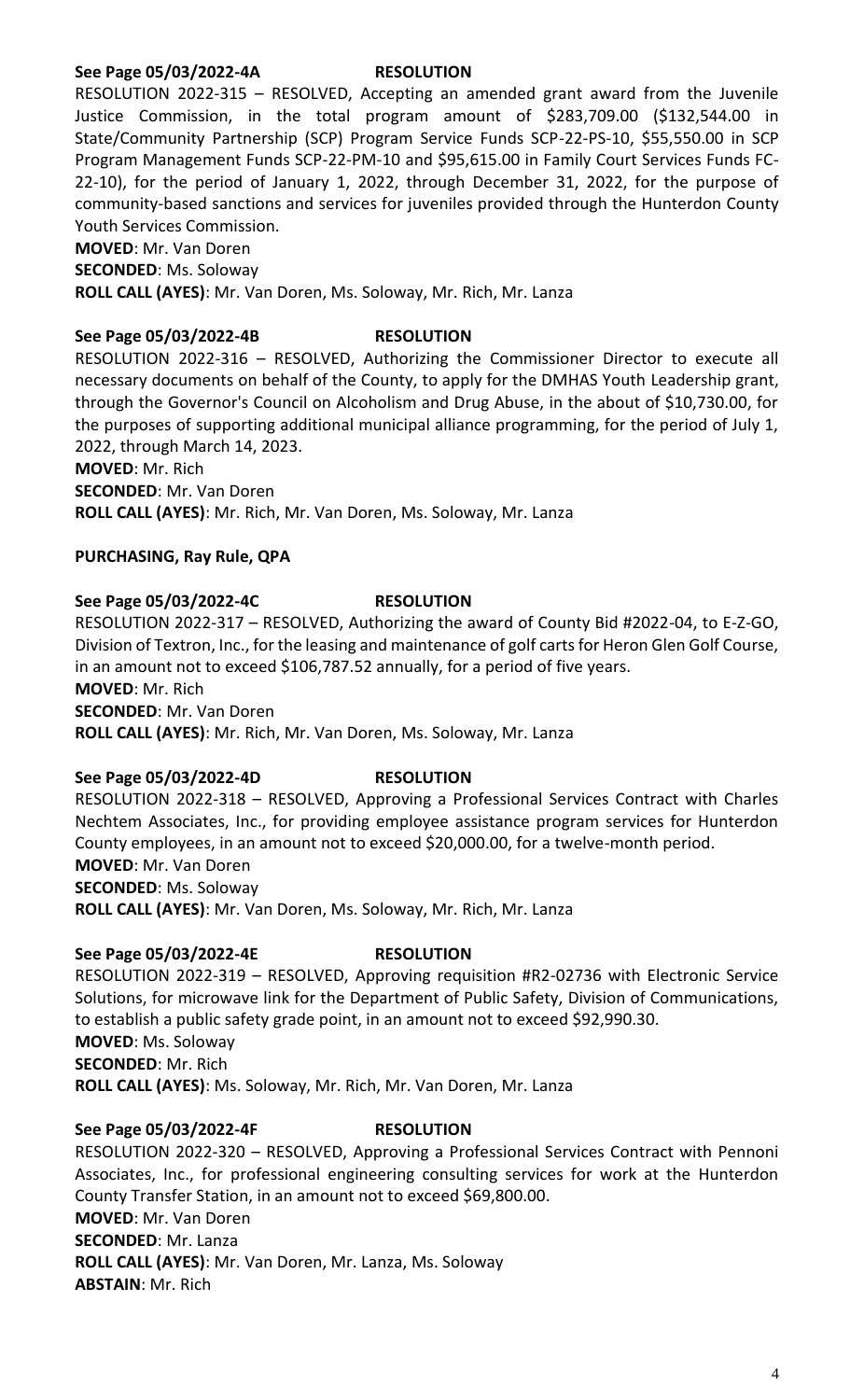### **COUNTY ADMINISTRATOR, Kevin Davis**

# **See Page 05/03/2022-5A RESOLUTION** RESOLUTION 2022-321 – RESOLVED, Authorizing a modification of a contract with Vault Medical Services of New Jersey for the operation of a COVID-19 community testing site, pursuant to N.J.S.A.40A:11-6, for the period of May 1, 2022, through May 31, 2022. **MOVED**: Mr. Van Doren **SECONDED**: Ms. Soloway **ROLL CALL (AYES)**: Mr. Van Doren, Ms. Soloway, Mr. Rich, Mr. Lanza

# **See Page 05/03/2022-5B RESOLUTION**

RESOLUTION 2022-322 – RESOLVED, Authorizing the Commissioner Director, on behalf of the Board of Commissioners, to sign correspondence to Hunterdon County's legislative delegation and Congressman Tom Malinowski and New Jersey two United States Senators, in support of the 'end the 9-1-1 fee diversion' campaign.

**MOVED**: Ms. Soloway

**SECONDED**: Mr. Rich

**ROLL CALL (AYES)**: Ms. Soloway, Mr. Rich, Mr. Van Doren, Mr. Lanza

## **APPOINTMENTS**

# **See Page 05/03/2022-5C RESOLUTION**

RESOLUTION 2022-323 – RESOLVED, Approving the reappointment of Lawrence Cartwright as a member to the Hunterdon County Mental Health Board, term to be effective immediately through May 31, 2024. **MOVED**: Mr. Van Doren **SECONDED**: Mr. Rich **ROLL CALL (AYES)**: Mr. Van Doren, Mr. Rich, Ms. Soloway, Mr. Lanza

### **CONSENT AGENDA**

"All matters listed under the Consent Agenda are considered to be routine by the Board of County Commissioners of the County of Hunterdon and will be enacted by one motion in the form listed below. There will be no separate discussion of these items. If discussion is desired that item will be removed from the Consent Agenda and will be considered separately."

Check #9984 was asked to be removed from the agenda and considered separately. **MOVED**: Ms. Soloway **SECONDED**: Mr. Van Doren **ROLL CALL (AYES)**: Ms. Soloway, Mr. Van Doren, Mr. Lanza **ABSTAIN**: Mr. Rich

# **See Page 05/03/2022-5D RESOLUTION** AGENDA ITEM - Approving the claims register dated May 03, 2022. **MOVED**: Ms. Soloway **SECONDED**: Mr. Van Doren **ROLL CALL (AYES)**: Ms. Soloway, Mr. Van Doren, Mr. Rich, Mr. Lanza

RESOLUTION - Approving the executive session and regular meeting minutes from April 19, 2022. **MOVED**: Ms. Soloway **SECONDED**: Mr. Van Doren **ROLL CALL (AYES)**: Ms. Soloway, Mr. Van Doren, Mr. Rich, Mr. Lanza

# **See Page 05/03/2022-5E RESOLUTION**

RESOLUTION 2022-324 – RESOLVED, Approving a request from Hunterdon Central Regional High School to use the Juror Parking Lot on Park Avenue in Flemington on Tuesday, June 21st, 2022, from 8 a.m. to 9:30 a.m., and again at 11:45 a.m. for the shuttle for the high school graduation. **MOVED**: Ms. Soloway **SECONDED**: Mr. Van Doren **ROLL CALL (AYES)**: Ms. Soloway, Mr. Van Doren, Mr. Rich, Mr. Lanza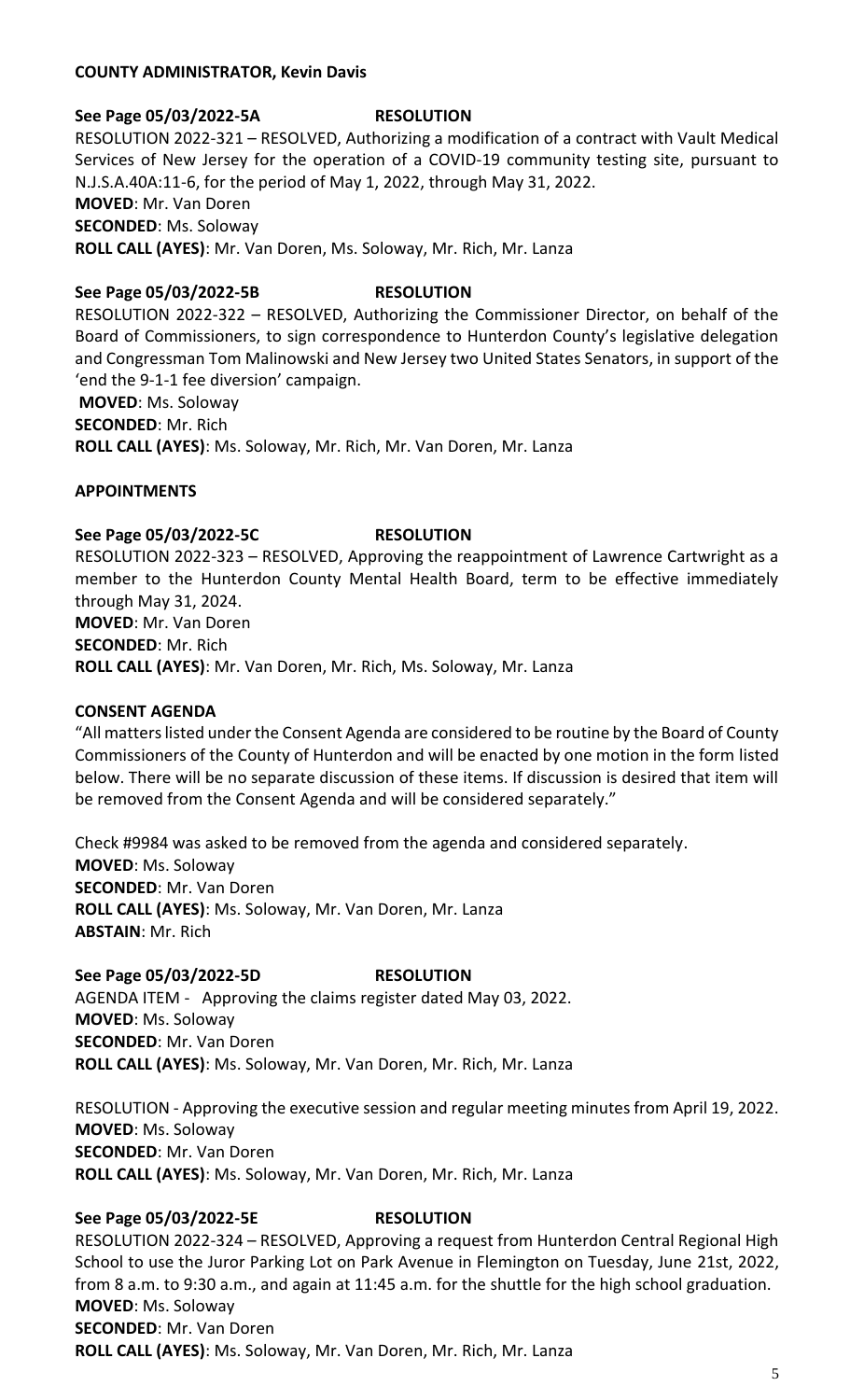## **See Page 05/03/2022-6A RESOLUTION**

RESOLUTION 2022-325 – RESOLVED, Acknowledging the action of the County Sheriff Fredrick W. Brown in hiring Douglas Schrade as a Security Guard and granting a regular appointment. **MOVED**: Ms. Soloway **SECONDED**: Mr. Van Doren **ROLL CALL (AYES)**: Ms. Soloway, Mr. Van Doren, Mr. Rich, Mr. Lanza

## **See Page 05/03/2022-6B RESOLUTION**

RESOLUTION 2022-326 – RESOLVED, Authorizing the Purchasing Agent to solicit for competitive bids for furnishing and delivering calcium chloride solution for snow and ice control for roads and bridges. **MOVED**: Ms. Soloway **SECONDED**: Mr. Van Doren

**ROLL CALL (AYES)**: Ms. Soloway, Mr. Van Doren, Mr. Rich, Mr. Lanza

## **See Page 05/03/2022-6C RESOLUTION**

RESOLUTION 2022-327 – RESOLVED, Authorizing the Purchasing Agent to solicit competitive bids to furnish and deliver transit concrete. **MOVED**: Ms. Soloway **SECONDED**: Mr. Van Doren **ROLL CALL (AYES)**: Ms. Soloway, Mr. Van Doren, Mr. Rich, Mr. Lanza

## **See Page 05/03/2022-6D RESOLUTION**

RESOLUTION 2022-328 – RESOLVED, Authorizing the Purchasing Agent to solicit competitive bids to furnish and deliver rock salt for snow and ice control for roads and bridges. **MOVED**: Ms. Soloway **SECONDED**: Mr. Van Doren

**ROLL CALL (AYES)**: Ms. Soloway, Mr. Van Doren, Mr. Rich, Mr. Lanza

### **See Page 05/03/2022-6E RESOLUTION**

RESOLUTION 2022-329 – RESOLVED, Requesting a time extension with the New Jersey Department of Transportation (NJDOT), for the project known as the replacement of Bridge ED-262, located on Dunkard Church Road in Township for East Amwell and Township of Delaware, with the extension being for one-year.

**MOVED**: Ms. Soloway **SECONDED**: Mr. Van Doren

**ROLL CALL (AYES)**: Ms. Soloway, Mr. Van Doren, Mr. Rich, Mr. Lanza

### **See Page 05/03/2022-6F RESOLUTION**

RESOLUTION 2022-330 – RESOLVED, Authorizing the Commissioner Director or Deputy Director to sign on behalf of the County, a Release For Property Damage related to an accident that occurred October 4, 2021, in the Township of Tewksbury.

**MOVED**: Ms. Soloway

**SECONDED**: Mr. Van Doren

**ROLL CALL (AYES)**: Ms. Soloway, Mr. Van Doren, Mr. Rich, Mr. Lanza

### **See Page 05/03/2022-6G RESOLUTION**

RESOLUTION 2022-331 – RESOLVED, Authorizing the Commissioner Director to sign on behalf of the County, an Engagement Letter with Giampaolo & Associates to perform an audit of the Hunterdon County Division of Housing Services programs for the year ending December 31, 2021.

**MOVED**: Ms. Soloway **SECONDED**: Mr. Van Doren

**ROLL CALL (AYES)**: Ms. Soloway, Mr. Van Doren, Mr. Rich, Mr. Lanza

### **See Page 05/03/2022-6H RESOLUTION**

RESOLUTION 2022-332 – RESOLVED, Authorizing the Commissioner Director to sign on behalf of the County, the FPA Echo Hill Dam inspection documents for submission to NJ Dam Safety. **MOVED**: Ms. Soloway **SECONDED**: Mr. Van Doren **ROLL CALL (AYES)**: Ms. Soloway, Mr. Van Doren, Mr. Rich, Mr. Lanza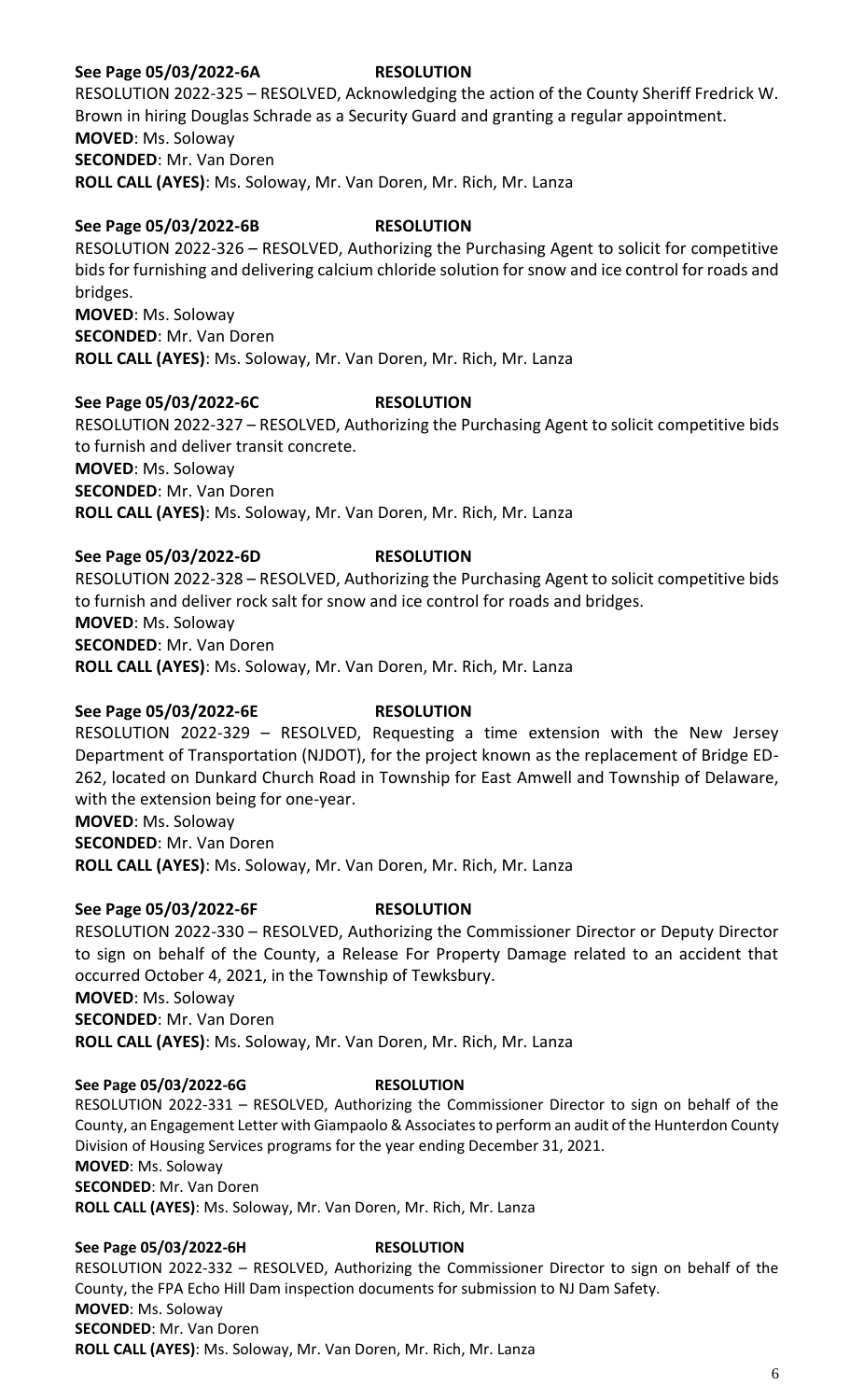## **See Page 05/03/2022-7A RESOLUTION**

RESOLUTION 2022-333 – RESOLVED, Authorizing the Commissioner Director to execute on behalf of the County, a Collective Bargaining Agreement between the County of Hunterdon, and Communications Workers of America, CWA Local 1036, Supervisors Unit, for the period of January 1, 2021, through December 31, 2025.

**MOVED**: Ms. Soloway

**SECONDED**: Mr. Van Doren

**ROLL CALL (AYES)**: Ms. Soloway, Mr. Van Doren, Mr. Rich, Mr. Lanza

# **See Page 05/03/2022-7B RESOLUTION**

RESOLUTION 2022-334 – RESOLVED, Authorizing the Deputy Administrator to execute on behalf of the County, a Side Letter of Agreement between the County of Hunterdon, and Communications Workers of America, CWA Local 1036, Department of Public Safety. **MOVED**: Ms. Soloway **SECONDED**: Mr. Van Doren **ROLL CALL (AYES)**: Ms. Soloway, Mr. Van Doren, Mr. Rich, Mr. Lanza

## **See Page 05/03/2022-7C RESOLUTION**

RESOLUTION 2022-335 – RESOLVED, Authorizing the Deputy Administrator to execute on behalf of the County, a Side Letter of Agreement between the County of Hunterdon, and Communications Workers of America, CWA Local 1036, Department of Information and Technology. **MOVED**: Ms. Soloway

**SECONDED**: Mr. Van Doren

**ROLL CALL (AYES)**: Ms. Soloway, Mr. Van Doren, Mr. Rich, Mr. Lanza

### **See Page 05/03/2022-7D RESOLUTION**

RESOLUTION 2022-336 – RESOLVED, Authorizing the Deputy Administrator to execute on behalf of the County, a Side Letter of Agreement between the County of Hunterdon, and Communications Workers of America, CWA Local 1036, within various Departments for the Laborer (Seasonal) position. **MOVED**: Ms. Soloway **SECONDED**: Mr. Van Doren

**ROLL CALL (AYES)**: Ms. Soloway, Mr. Van Doren, Mr. Rich, Mr. Lanza

### **See Page 05/03/2022-7E RESOLUTION**

RESOLUTION 2022-337 – RESOLVED, Approving a request from the Greater Valley Rhodesian Ridgeback Club to hold an AKC dog lure coursing field event on September 23rd, September 24th, and September 25th, 2022, at the South County Park at the Case Field, and have a maximum of four RVs on the property overnight during the event.

**MOVED**: Ms. Soloway **SECONDED**: Mr. Van Doren **ROLL CALL (AYES)**: Ms. Soloway, Mr. Van Doren, Mr. Rich, Mr. Lanza

### **See Page 05/03/2022-7F RESOLUTION**

RESOLUTION 2022-338 – RESOLVED, Approving the request from the Raritan Headwaters Association to host their "Water Ways" educational program at the Three Bridges Park with fourth graders from Holland Brook School on May 16th through May 18th, 2022, and on May 23rd, 2022, with a scheduled rain date of June 9th, 2022, and waiving the fees for this educational opportunity in Hunterdon County Parks. **MOVED**: Ms. Soloway **SECONDED**: Mr. Van Doren **ROLL CALL (AYES)**: Ms. Soloway, Mr. Van Doren, Mr. Rich, Mr. Lanza

### **See Page 05/03/2022-7G RESOLUTION**

RESOLUTION 2022-339 – RESOLVED, Approving the request from the Delaware Township School to receive a courtesy permit to release 150 Rainbow Trout into the South Branch of the Raritan River, via an approved TIC Trout in the Classroom permit, from the NJDEP, Division of Fish and Wildlife at the Sunnyside section of the South Branch Reservation on Friday, May 6th, 2022. **MOVED**: Ms. Soloway **SECONDED**: Mr. Van Doren **ROLL CALL (AYES)**: Ms. Soloway, Mr. Van Doren, Mr. Rich, Mr. Lanza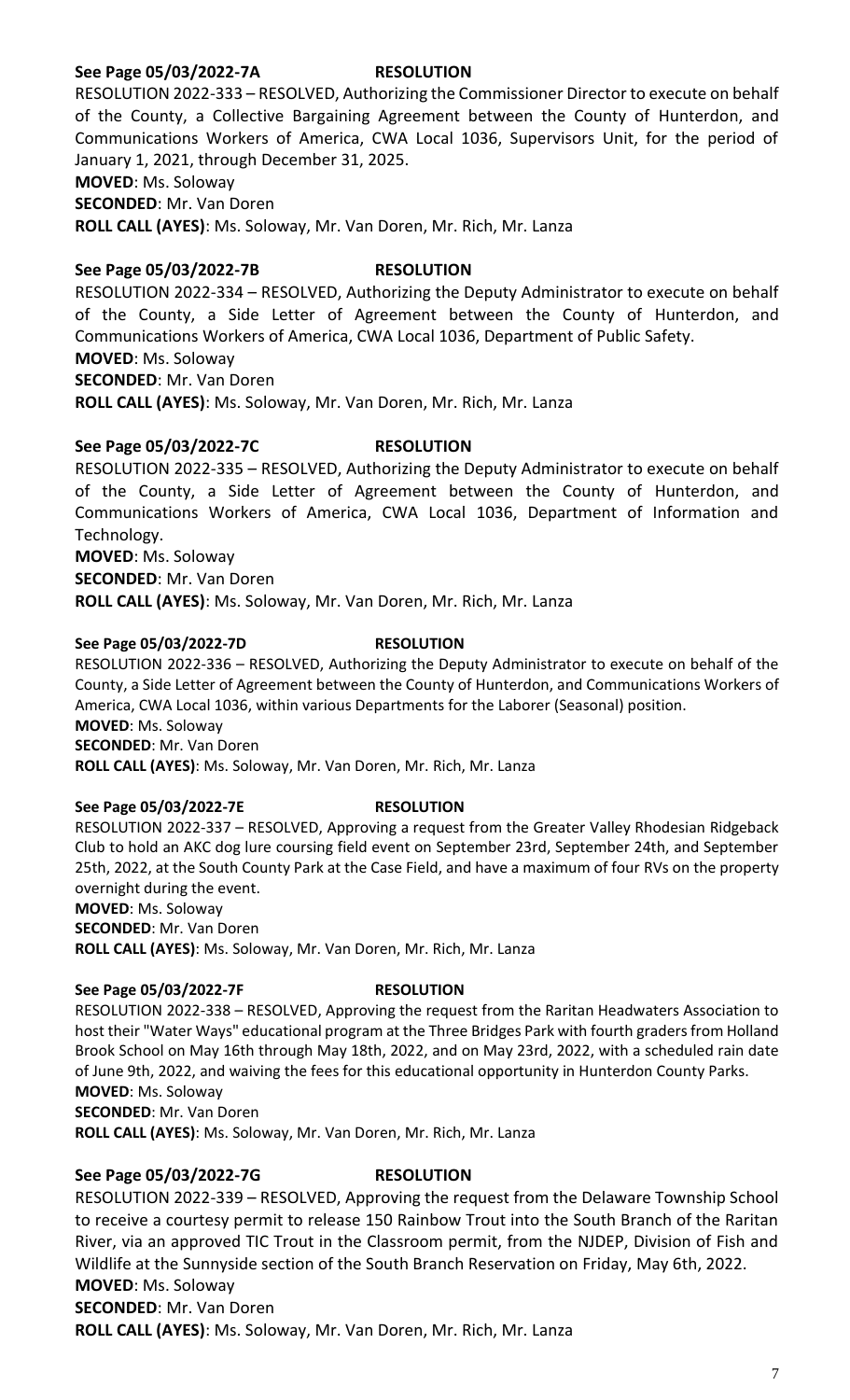## **See Page 05/03/2022-8A RESOLUTION**

RESOLUTION 2022-340 – RESOLVED, Approving a request from Tewksbury First Aid & Rescue Squad to host a coin toss on Saturday, May  $7^{\text{th}}$ , 2022, and Sunday, May  $8^{\text{th}}$ , 2022, or on Saturday, May  $14<sup>th</sup>$ , 2022, and Sunday, May  $15<sup>th</sup>$ , 2022, from 9 a.m. to 2 p.m., at the intersection of Lamington Road and County Route 517, in Oldwick, with a rain date of Saturday, May 21<sup>st</sup>, 2022, and Sunday, May 22 $^{\text{nd}}$ , 2022. **MOVED**: Ms. Soloway **SECONDED**: Mr. Van Doren

**ROLL CALL (AYES)**: Ms. Soloway, Mr. Van Doren, Mr. Rich, Mr. Lanza

## **CORRESPONDENCE**

**ADDITIONAL COMMISSIONER COMMENTS**

**OPEN TO THE PUBLIC**

### **EXECUTIVE SESSION (Reconvene if necessary)**

## **ADJOURNMENT**

The Board adjourned at 6:35 p.m. on a motion by Commissioner Soloway and seconded by Commissioner Van Doren and carried by voice vote.

Respectfully Submitted by:

Brad Myhre, Clerk of the Board

Transcribed by:

\_\_\_\_\_\_\_\_\_\_\_\_\_\_\_\_\_\_\_\_\_\_\_\_\_\_\_\_\_\_\_\_ Lindsay Heller, Secretary to the Board

\_\_\_\_\_\_\_\_\_\_\_\_\_\_\_\_\_\_\_\_\_\_\_\_\_\_\_\_\_\_\_\_